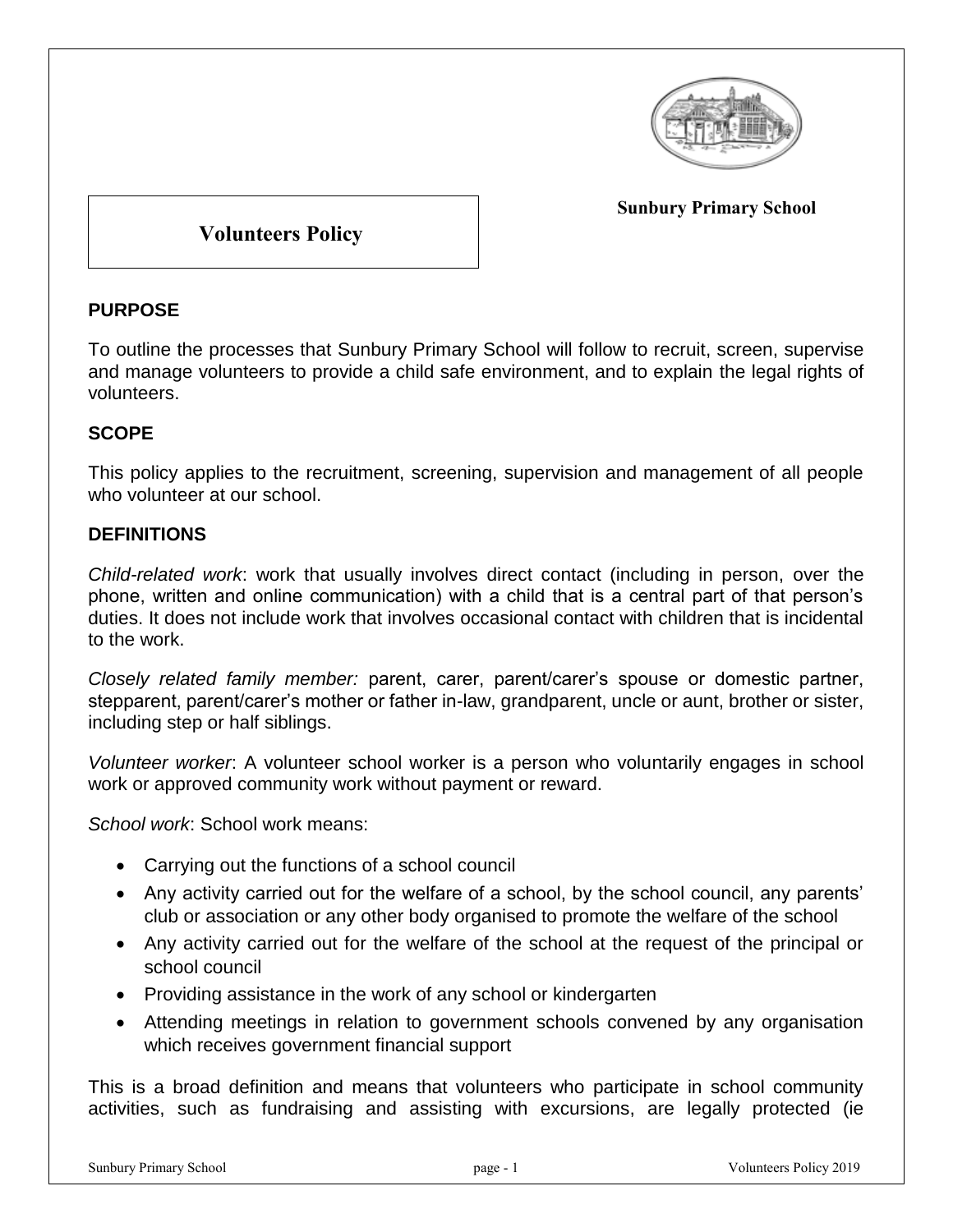indemnified) from action by others in the event of an injury or accident whilst they are performing volunteer school work in good faith.

## **POLICY**

Sunbury Primary School is committed to implementing and following practices which protect the safety and wellbeing of children and our staff and volunteers. Sunbury Primary School recognises the valuable contribution that volunteers provide to our school community and the work that we do.

The procedures set out below are designed to ensure that Sunbury Primary School's volunteers are suitable to work with children and are well-placed to make a positive contribution to our school community.

#### **Becoming a volunteer**

Members of our school community who would like to volunteer (in the presence of children) are required to complete the Volunteer Helper's Program. A record of attendance will be kept by the school and the Code of Conduct signed by all inductees. This program will be offered termly.

#### *Working with students*

Sunbury Primary School values the many volunteers that assist in our classrooms/with sports events/camps/excursions/school concerts/other events and programs. To ensure that we are meeting our legal obligations under the *Working With Children Act 2005* (Vic) and the Child Safe Standards, Sunbury Primary School is required to undertake suitability checks which may include a Working With Children Check, proof of identity, work history involving children and/or reference checks.

Considering our legal obligations, and our commitment to ensuring that Sunbury Primary School is a child safe environment, we will require volunteers to obtain a WWC Check and produce their valid card to the office for verification in the following circumstances:

- **Volunteers who are not parent/family members** of any student at the school are required to have a WWC Check if they are engaged in child-related work regardless of whether they are being supervised.
- **Parent/family volunteers** who are assisting with any classroom or school activities involving direct contact with children in circumstances where the volunteer's child is **not**  participating, or does not ordinarily participate in, the activity.
- **Parent/family volunteers** who assist with school activities and excursions (including swimming), camps and similar events, regardless of whether their own child is participating or not.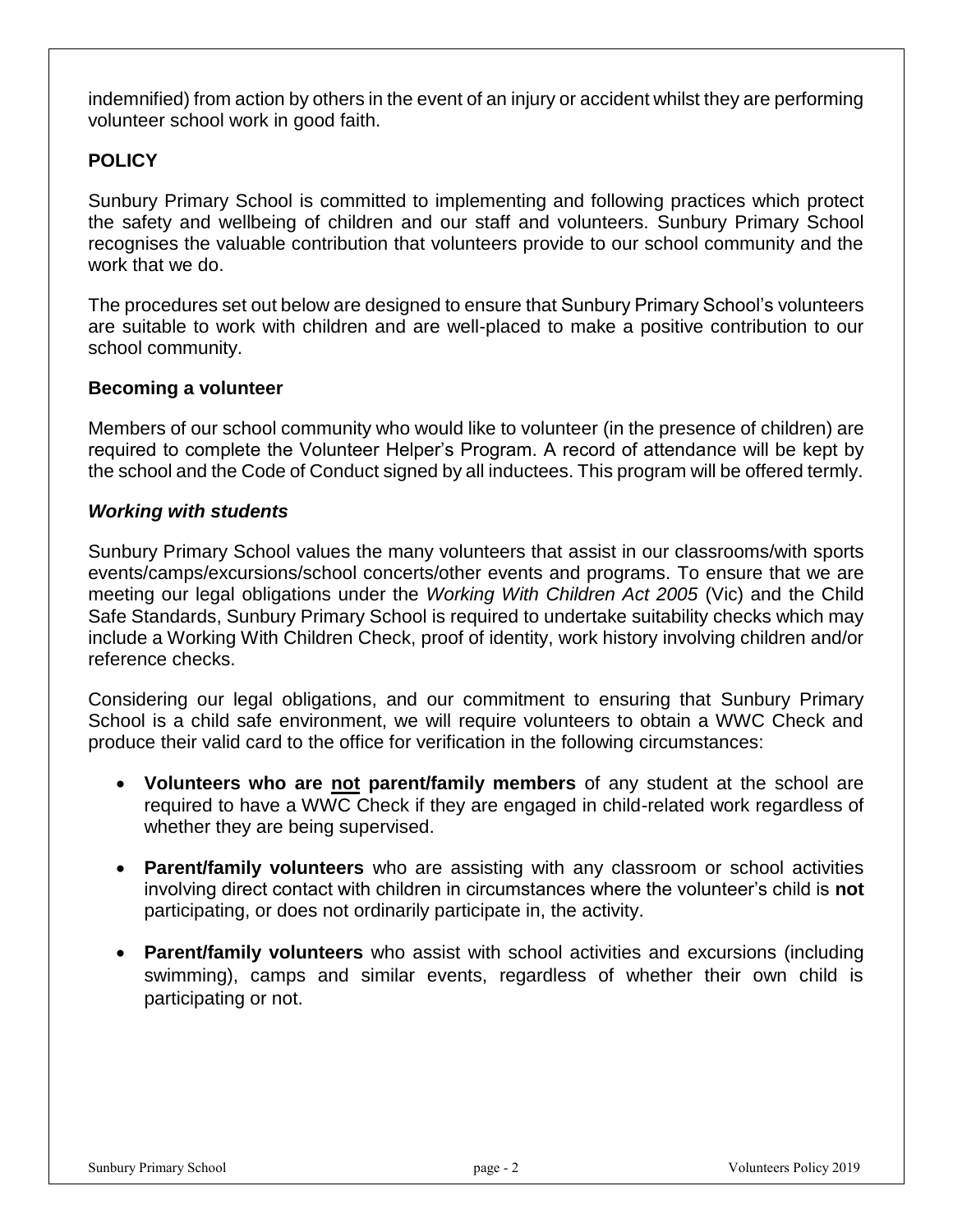**Parent/community School Council members** sitting on School Council with student School Council members, regardless of whether their own child is a student member or not

In addition, depending on the nature of the volunteer work, our school may ask the volunteer to provide other suitability checks at its discretion (for example, references, work history involving children and/or qualifications). Proof of identity may also be required in some circumstances.

#### *Non child-related work*

On some occasions, parents and other members of the school community may volunteer to do work that is not child-related. For example, volunteering on the weekend for gardening, maintenance, working bees, school council, participating in sub-committees of school council, fete coordination, other fundraising groups that meet outside of school hours during which children will not be, or would not reasonably be expected to be present.

Volunteers for this type of work are not required to have Working with Children or other suitability checks as they are not engaged in child-related work and children are not generally present during these activities. However, Sunbury Primary School reserves the right to undertake suitability checks, including proof of identity, Working with Children Checks, at its discretion if considered necessary for any particular activities or circumstances.

School council members and volunteers on any sub-committee of school council will be asked to provide a valid WWC Check. Whilst we acknowledge that these volunteers will not be engaging in child-related work as part of their role, even when there is a student sitting on the school council, we believe that it is important that our volunteers who are involved in making important decisions about our school which will have an impact on students do have a valid WWC Check.

#### **Management and supervision**

Volunteer workers will be expected to comply with any reasonable direction of the principal (or their nominee). This will include the requirement to follow our school's policies, including, but not limited to our Statement of Commitment to Child Safety, our Child Safety Code of Conduct and our Statement of Values and School Philosophy. Volunteer workers will also be expected to act consistently with Department of Education and Training policies, to the extent that they apply to volunteer workers, including the Department's policies relating to Equal Opportunity and Anti-Discrimination, Sexual Harassment and Workplace Bullying.

The principal has the discretion to make a decision about the ongoing suitability of a volunteer worker and may determine at any time whether or not a person is suitable to volunteer at Sunbury Primary School.

Sunbury Primary School will provide any appropriate induction and/or training for all volunteer workers. The principal (or their nominee) will determine what induction and/or training is necessary depending on what type of work the volunteer will be engaged in.

All volunteers will be provided induction in relation to Sunbury Primary School's child safety practices, including reporting obligations and procedures. Our school has a Child Safety